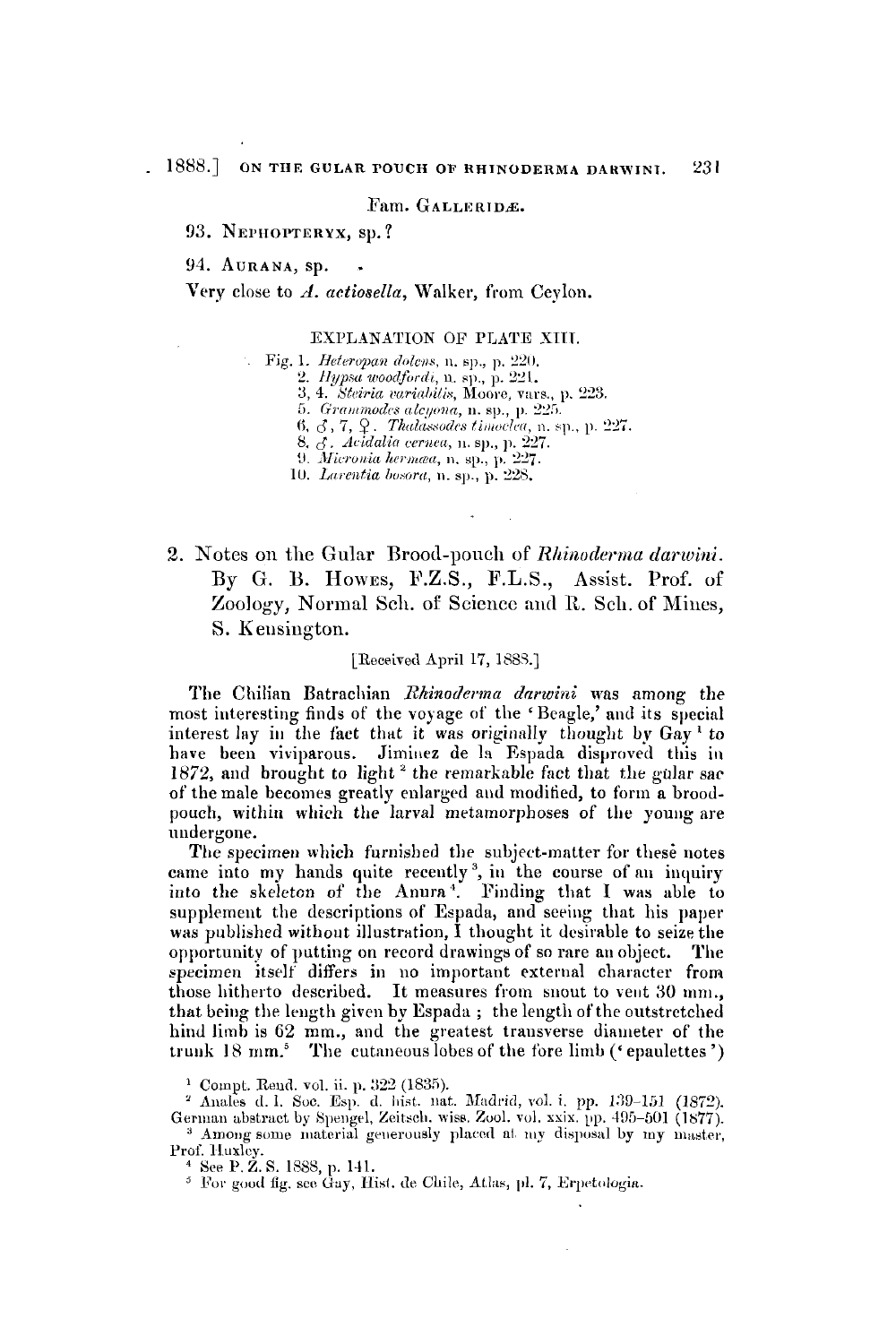are somewhat smaller than usual. There appears to have been an exceptional inequality in the deposition of dark pigment on the under surface of the body and hind limbs; for with the exception of the right member, which was unusually dark, these parts were but little coloured (see fig. **1).** 



Gular sac of *Rhinoderma darwini*, adult male.

Ventral view of the trunk, the right half of the ventral integument having been removed to show the underlying gular brood-sac, s.g; multiplied two and **a** half **timcs.** 

On slitting up the ventral integument, **as** shown in fig. 1, the immense gular sac was at once exposed for its whole length. It occupied, as will be seen, the interspace between the body-wall apd ventral integument. Anteriorly it was rounded, extending forwards to near the mentum, while posteriorly it was prolonged backwards into two insignificant cornun. The on tire **sac** was bilaterally symmetrical, and it appears to have equalled in capacity that of any specimen examined by Espada.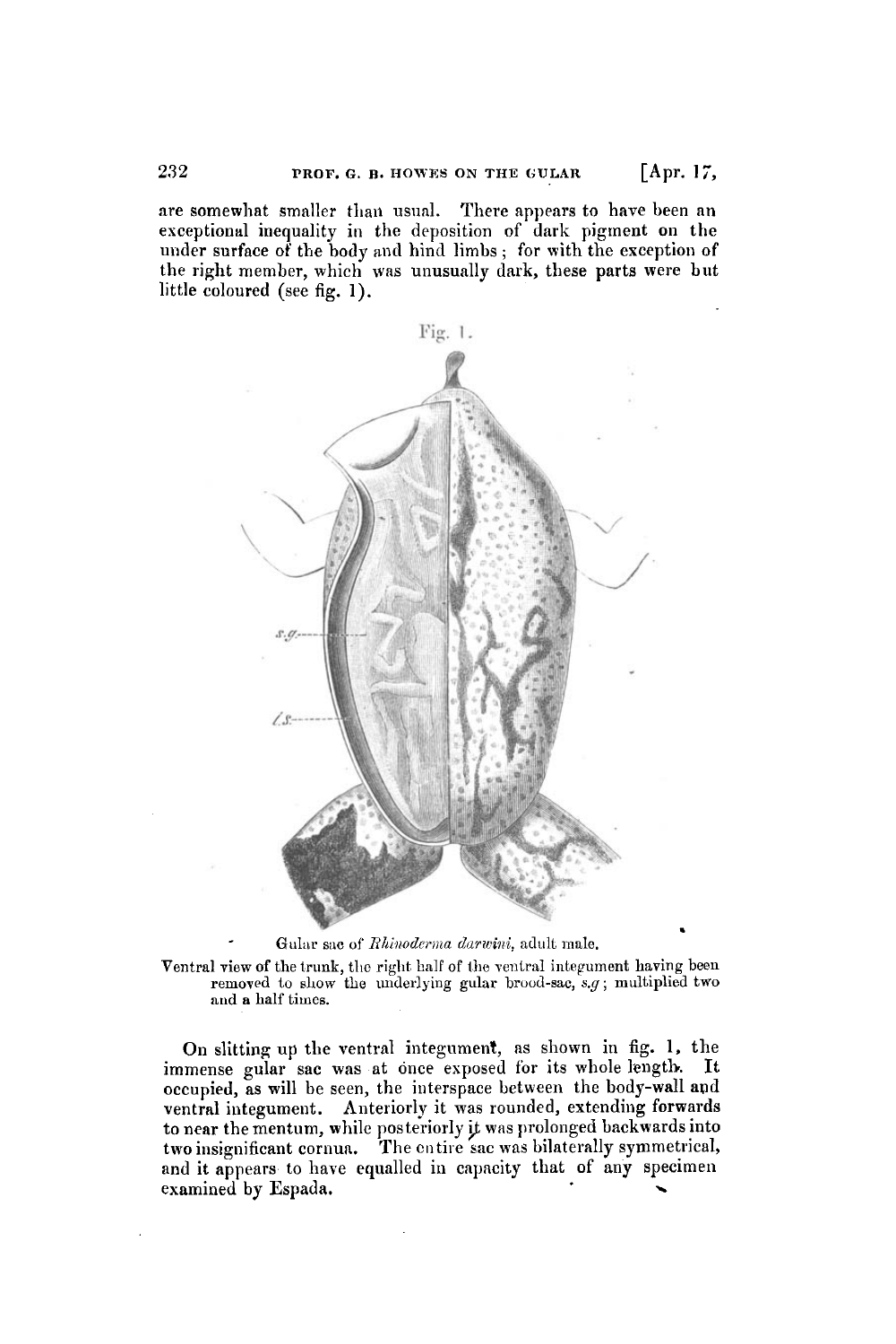#### 1888.] BROOD-POUCH OF RHINODERMA DARWINI.

That author says, in describing its attachments (Spengel's translation, p. 499), "Sie fand sich stellenweise anliegend, stellenweise vollständig verwachsen mit der Innenfläche der Haut und mit der Aussenfläche der Brust- und Bauchmuskeln." In my specimen no such confluence with the abdominal muscles was discernible; such attachments, however, as were instituted were of a very definite order. Espada states that the sac bears at the shoulders 'Zipfeln'; and this might appear to imply that it is an irregular structure, bearing lateral diverticula and accommodating itself, as it were, to its surroundings. The only fusion with the inner surface of the integu-



The same as in fig. 1, the ventral integument having been wholly reflected, and the gular sac opened up to display its contents.

ment observable in my specimen is a bilaterally symmetrical one (figs. 1 & 2) set up near the angle of the lower jaw. The wall of the sac, elsewhere very thin and transparent, is at these points thickened, and, consequent upon its adherence to the integument, dragged out as it were laterally, to form two prolongations which answer very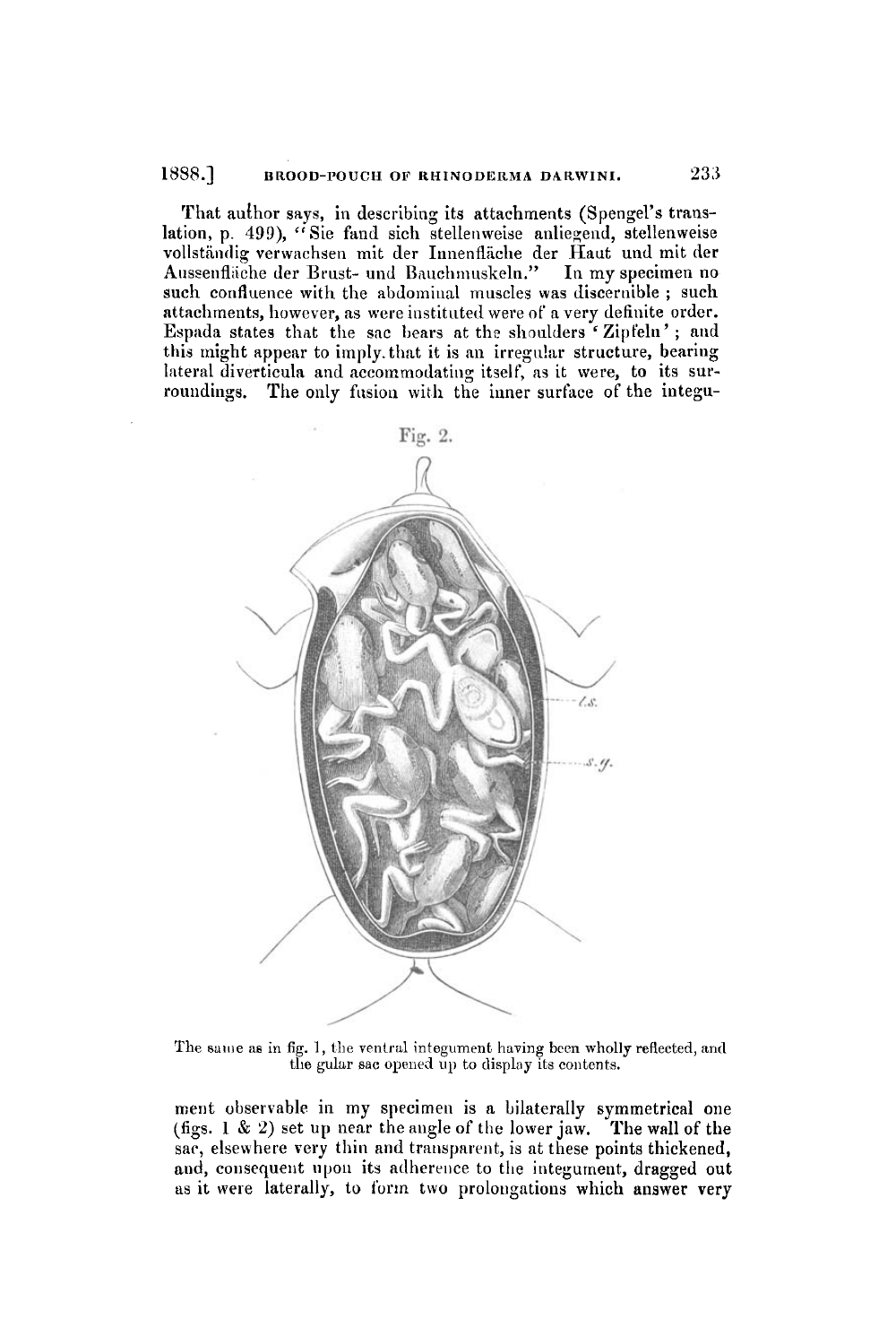satisfactorily to the aforenamed 'Zipfeln.' It will thus be seen that these outgrowths are forcible displacements, due to the mode of suspension of the gular sac, rather than casual outgrowths, as might be imagined at first sight.

Espada's statement concerning the attachment to the ventral muscles does not do justice to the facts. The brood-pouch of my specimen was found, on being raised, to hang free behind the line of attachment, and that was found to follow the anterior border of the bony clavicle. This fact is shown in fig. 3, where the greater part of the ventral wall of the sac  $(s,q')$  had been removed and the small portion of its post-clavicular dorsal wall  $(s, g'')$  which remained turned forwards. Anteriorly to this point of attachment a complete confluence is established between the dorsal wall of the sac and the overlying floor of the mouth (see dotted line of fig. 5).

Examination of the parts in situ showed that all attachment is preclavicular, and that the main portion of the sac hangs free, the



A portion of the right half of fig. 2, dissected to show the intestine and liver, together with the mode of attachment of the gular sac.

 $co,$  coracoid;  $du$ , duodenum;  $md$ , angle of mandible;  $s$ , xiphisternum.

whole being suspended as it were from the floor of the mouth and adjacent lateral integument, and lying within the great subcutaneous lymph-space  $(l.s., figs. 1, 2, 5).$ 

Espada mentions the fact that in one of his specimens the hinder half of the tongue was "kürzer oder zusammengezogen, wie um die Ein- und Ausgangsöffnungen des Kehlsackes frei zu lassen." This was not the case in my specimen. The tongue is  $(t, \text{ fig. } 4)$  somewhat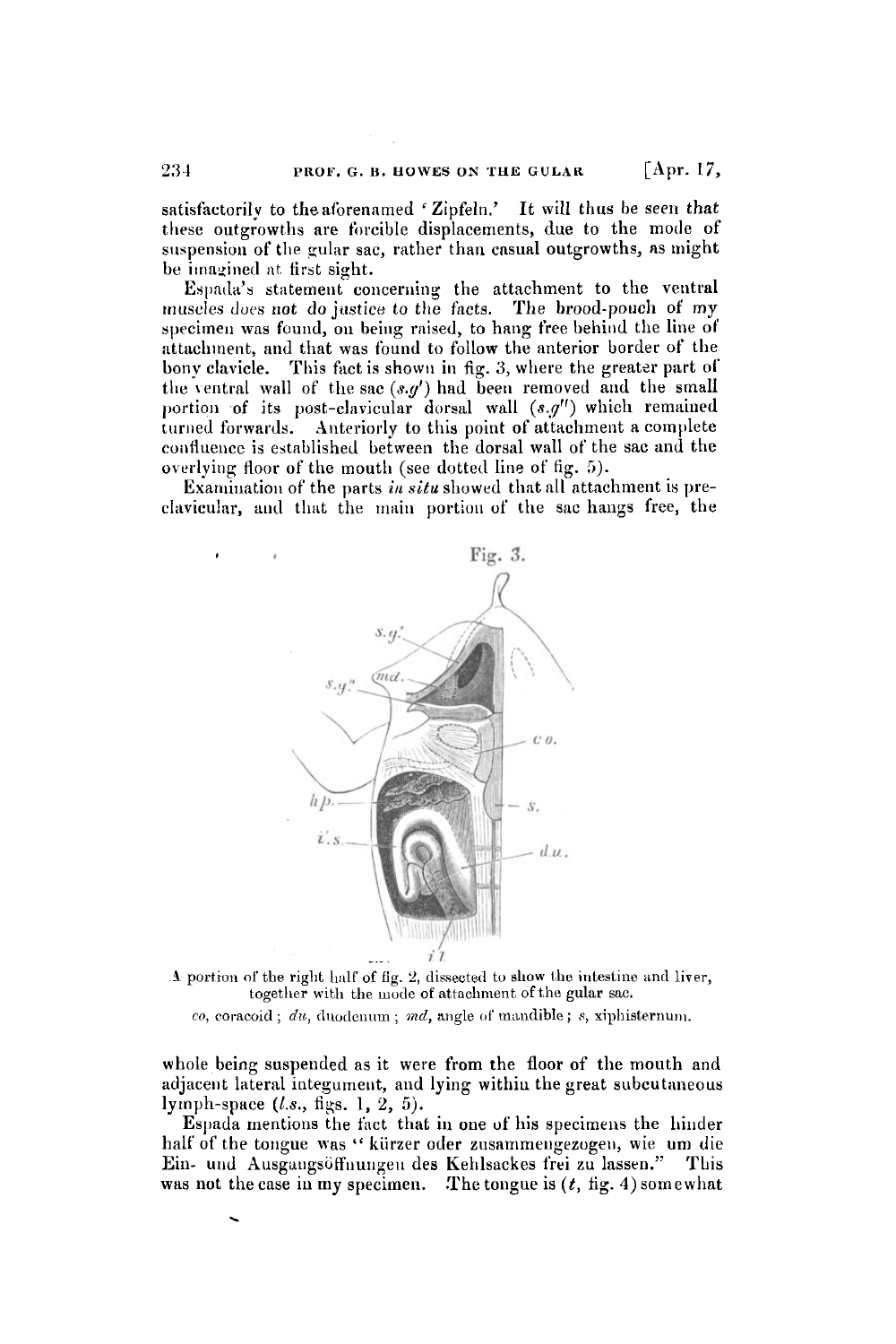contracted and asymmetrical; the orifices of the gular pouch are less modified than might have been expected (each is 7 mm. long), and the whole floor of the mouth differs in no respect from that say of a normal Cystignathus. The larynx  $(l, fig. 4)$  is situated far back, immediately behind a deep fold of the lining membrane of the floor of the mouth. Its mucous membrane was slightly swollen around the aditus; but there were neither epiglottis nor other accessory folds present, as might have been expected <sup>1</sup>.

The brood-pouch of my specimen contained 11 larvæ, that number having been exceeded (12 and 15) by two of the five specimens dissected by Espada. These little animals are represented in fig. 2



The floor of the mouth of *Rhinoderma darwini*, showing the tongue, larynx, and the orifices of the gular sac; multiplied two and a half times.

as they lay in life; and it will be seen that they were, for the most part, irregularly disposed. Espada asserts that in one of his individuals the larvæ (7 in number) were "einigermassen in zwei parallelen Reihen angeordnet"; he does not state, however, in what way the surfaces of the bodies of these or any of his specimens were disposed respecting those of the parent. Examination of fig. 2 shows that, with the exception of two individuals on the parent's left, all lay with their ventral faces in apposition with that of the adult which bore them; and it might appear from this that the larvæ are carried on their backs. These, it will be seen, were far advanced in development and, with two exceptions, disposed with their heads towards the neck of the sac, as though making their way towards the exterior. From the positions in which they lay it is tolerably certain that attempts were made by them to gain the latter in their death-struggles; and I imagine that the parent died on its back, and that a stampede ensued, in which two of the unfortunate 11 prisoners were overpowered before righting themselves.

The larvæ were, as in one of Espada's examples, unequally advanced in development. In all, both fore and hind limbs were free, the latter being webbed in three instances. Five of the 11 were caudate; and it is worthy of remark that those whose metamorphosis was

<sup>1</sup> Cf. P. Z. S. 1887, p. 499, and Spengel, op. cit. p. 497.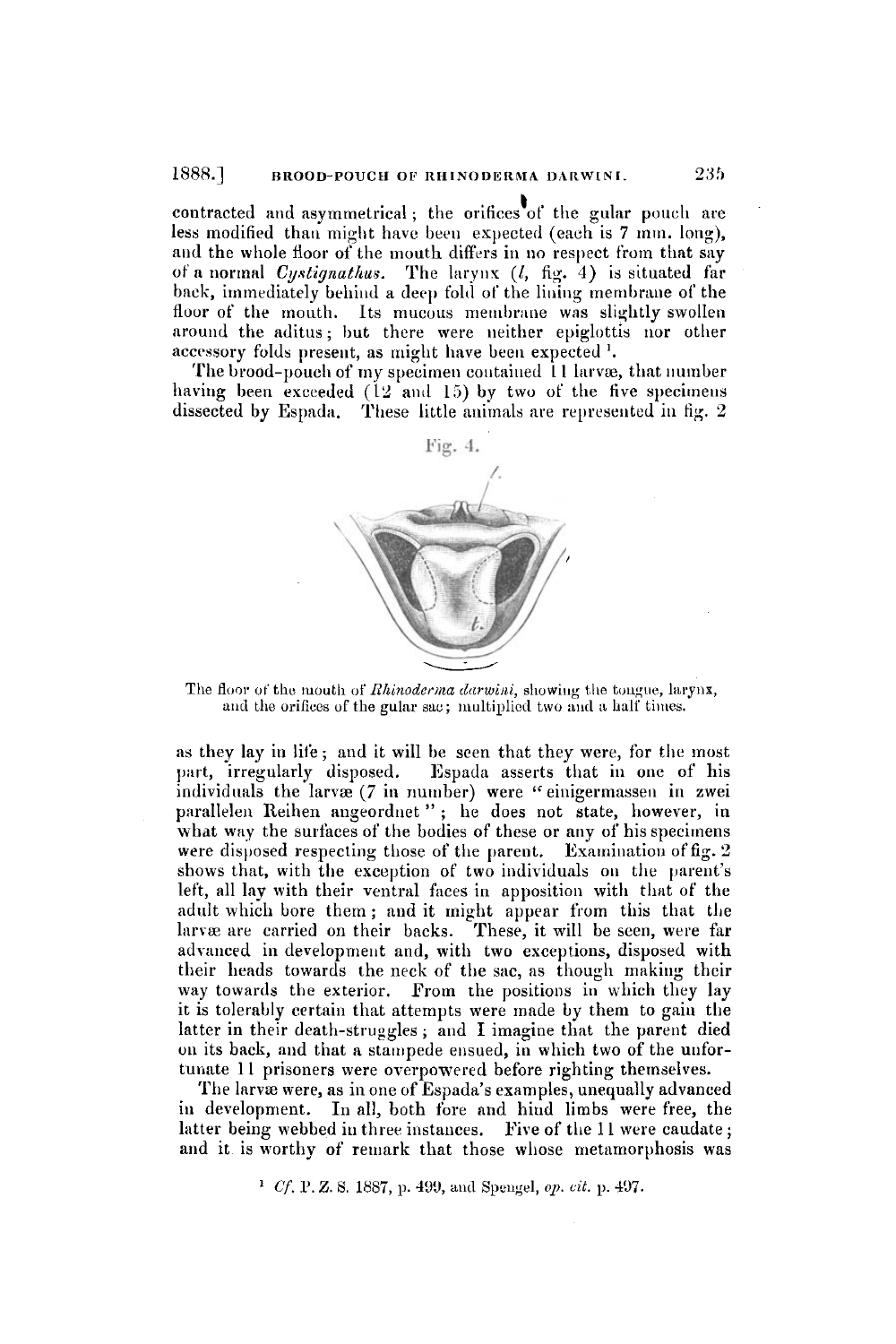# 236 ON THE GULAR POUCH OF RHINODERMA DARWINI. [Apr. 17,

least advanced lay (as in Espada's example) at the base of the sac *(cj.* **fig. 2).** The largest larva measured 8 nim. from snout to vent, 5 mm. across the trunk at its widest part. None were young enough to show the remotest vestiges of external gills, had such existed'.

Espada found in one instance 15 young in the pouch. These Were apparently **in** a somewhat similar condition to those of my own specimen ; concerning the parent, he writes (Spengel, p. 499), " Die Eingeweide nnhmem einen unglaublich kleinen *(inverosimil* !) Raum ein . . . . . . bei genauerer Betrachtung stellte sich das Phinomen nicht als eine rneclinnische Wirkung *[of* the enlargement of the sac] dar, sendern als eine Rückbildung, ein Schrumpfen dieser Eingeweide,



Longitudinal section of *Rhinoderma darwini* entire, taken to one side of the middle line after removal of the embryos; to show the general relations and sectional area of the gular brood-sac *(s.g)*.

 $bl$ , urinary bladder;  $h$ , heart;  $ls'$ , dorsal subcutaneous lymph-sinus; *1y,* cesopllsgus ; *sh,* shoulder-girdle.

wlrhe wie abgezehrt erschienen. **Das** Thier muss ohne Zweifel, **so**  lange seine Jungen in dem Brutraume sind, zum grossen Theil seine Ernährungsfunctionen einstellen, wenn auch nicht vollständig, wie bei den Winterschläfern." I accordingly examined, with no little interest, the condition of the parts in my specimen; and this with unexpected results. The small intestine  $(i.s, fig. 3)$  was perfectly normal and full of food-material in an assimilable condition, while the large intestine  $(i,l)$  was fully charged with excreta like that of a normal individual. **The** stomach *(st,* fig. *5)* was much distended by small Beetles and Diptera; and, but that the **liver** *(h.p,* fig. **3) was**  shrunken and displaced, and that the gall-bladder had collapsed, the alimentary viscera were those of a healthy animal in full diet.

If Espada's final deduction were correct, **we** might fairly expect to find the fat-body in an insignificant condition '. This was, on

<sup>&</sup>lt;sup>1</sup> Espada failed to find traces of these in still youngor larvæ.

<sup>&</sup>lt;sup>2</sup> *Cf.* Knappe, " Das Bidder'sche Organ," Morph. Jahrb. vol. **x**i. (1886).